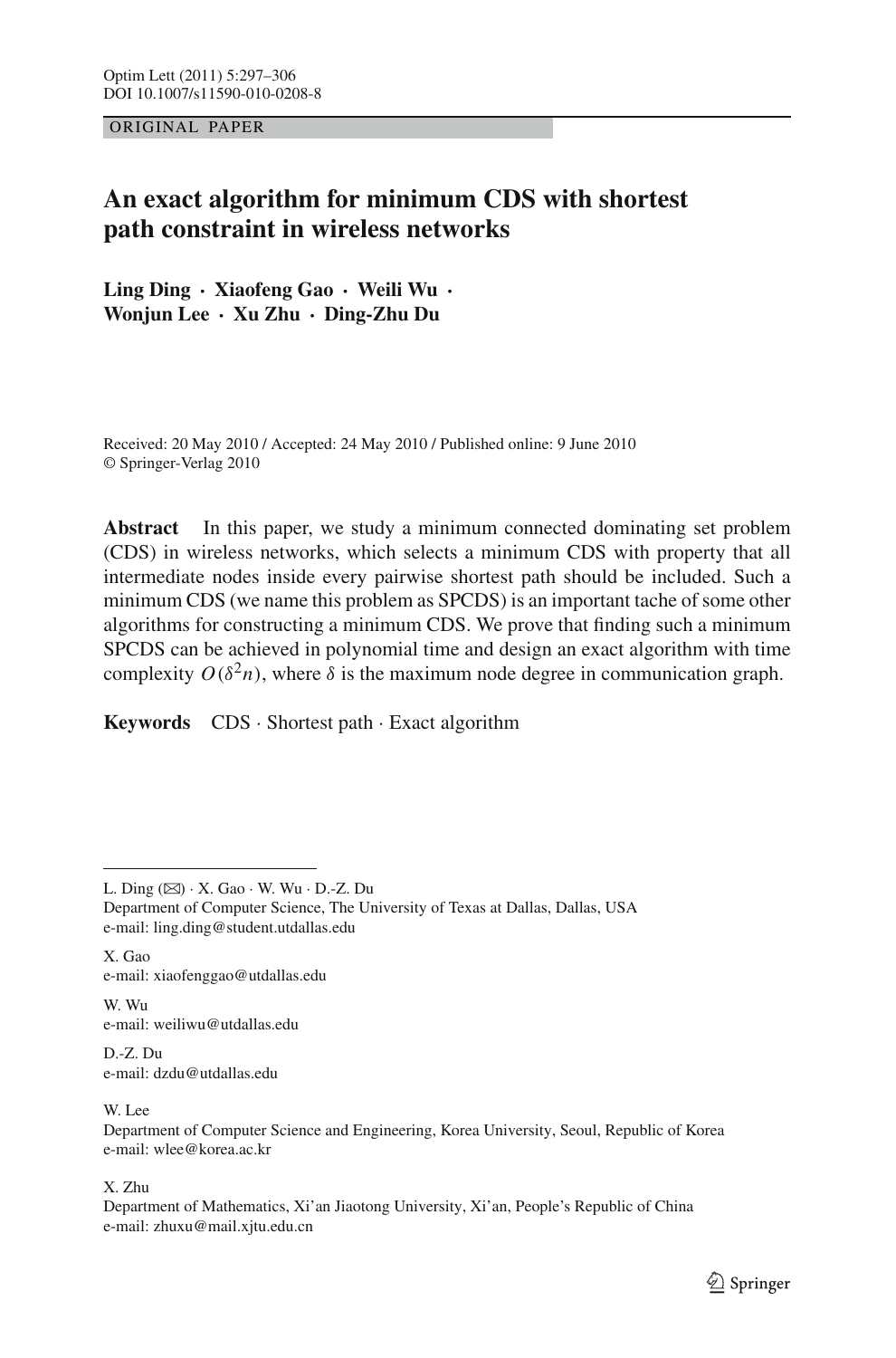# **1 Introduction**

In wireless networks, it is very difficult to realize routing on-demand or table-driven routing [\[1\]](#page-8-0), since the topology is changing from time to time and the energy of each node is very limited. Motivated by the physical backbone in wired networks, a connected dominating set (CDS) is imposed as a virtual backbone [\[2\]](#page-8-1) on wireless networks, which can make routing in wireless networks more efficient and practical. We can shrink the searching space for routing problem from the whole network to a CDS to reduce routing time and routing table size. Besides routing protocols, CDS can also be used in coverage problem [\[3](#page-8-2)], broadcasting [\[4](#page-8-3)] and many other network applications. Due to so many benefits, CDS has attracted much attention in recent years.

CDS is a subset of nodes in networks and it divides node set into two parts. Nodes inside CDS form a connected sub-network, which is in charge for routing process. Every node outside CDS should have at least one adjacent node in this CDS. Thus, node outside CDS will always acquire routing path through this neighbor wherever its destination is. The performance of a CDS for coverage, routing, and broadcasting, etc. depends on the size of this CDS. The smaller the size is, the less the routing time will be, and the smaller the routing table size is. Thus much work is devoted to reducing the size of CDS. However, computing a minimum CDS is NP-hard [\[5](#page-8-4)], and approximation algorithm is proposed in [\[5](#page-8-4)[–7\]](#page-8-5).

On one hand, Wu et al. [\[6\]](#page-8-6) proposed a simple but efficient algorithm for constructing a CDS. Wu's algorithm consists of two steps. Firstly, a CDS was constructed to include all intermediate nodes of all pairwise shortest paths in a network. Next, pruning some nodes in the CDS constructed in the first step to reduce the size of CDS. Wu's algorithm was designed in a distributed way by local information. On the other hand, time complexity, message complexity, and size of CDS were reduced dramatically compared to other algorithms.

However, in [\[6\]](#page-8-6), they did not check whether we can find a minimum SPCDS in polynomial time or not. In fact, constructing a minimum SPCDS is an important and indispensable step in Wu's algorithm—the first step. In this paper, we will prove that such a minimum SPCDS can be found in polynomial time which means we can find a minimum CDS including all intermediate node of all pairwise shortest paths in a network in polynomial time. Since the problem of minimum SPCDS is solvable in polynomial time, we will introduce two algorithms to construct a minimum SPCDS in polynomial time.

On the other hand, in routing protocols, a shortest path [\[1](#page-8-0)] is the first choice for communications between two nodes, because it involves fewest number of nodes in routing path. However, in previous CDS related work, researchers only focused on finding a minimum size CDS. They did not consider the property for routing. Their selected CDS may increase routing cost heavily. For example, in Fig. [1,](#page-2-0) node *A*, *B*, *I* and *G* are chosen as a minimum CDS. The original shortest path between *D* and *F* is of length 2 ( $\{D, E, F\}$ ) in the network, but the path between *D* and *F* through CDS will increase to 5 ({*D*, *A*, *B*, *I*, *G*, *F*}). Correspondingly, message transmission failure, energy consumption, interference and delay time will increase.

Mohammed et al. [\[8](#page-8-7)] pointed out that in wireless networks, the probability of message transmission failure often increases when a message is sent through a longer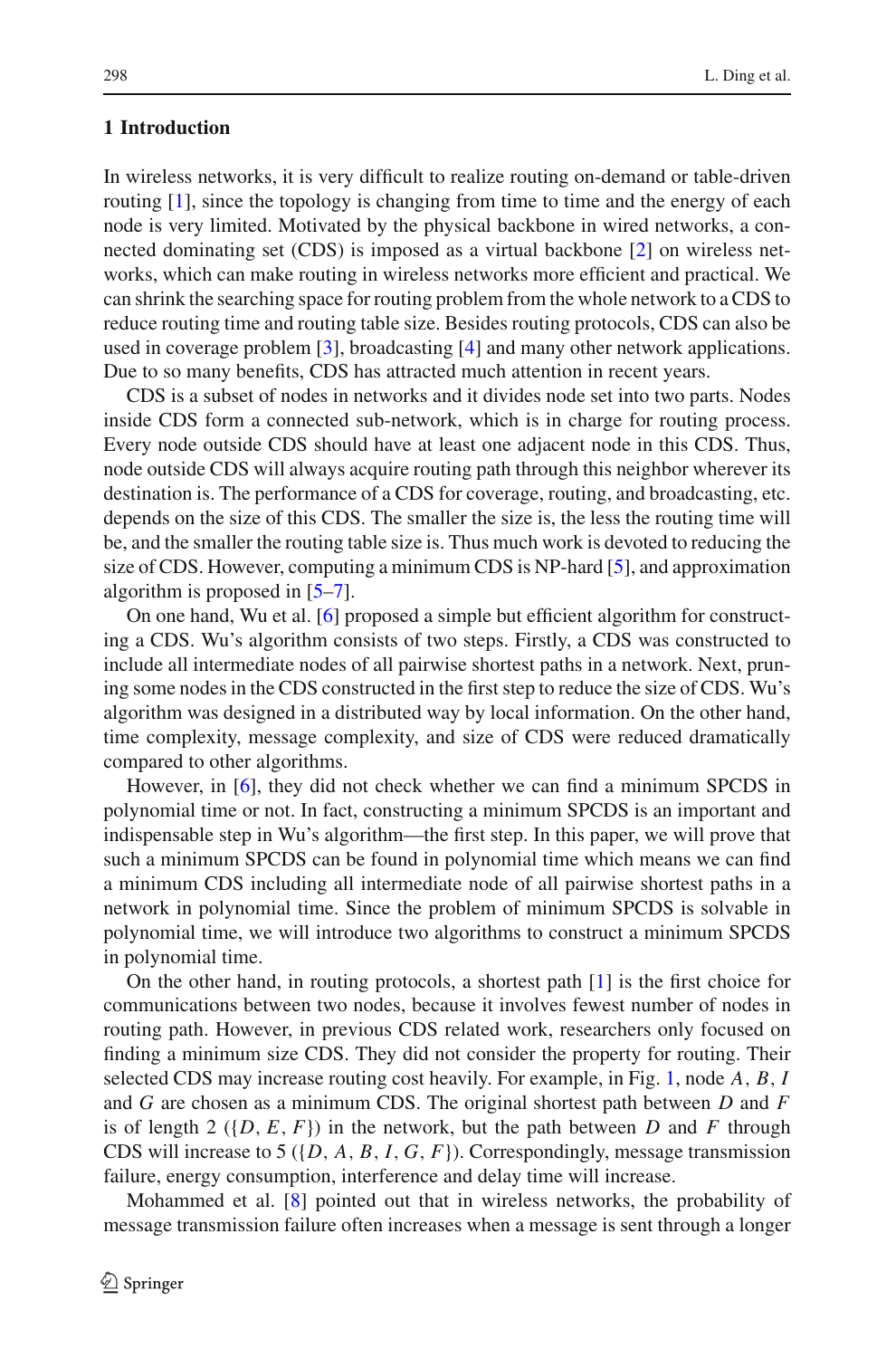#### <span id="page-2-0"></span>**Fig. 1** An example CDS set



<span id="page-2-1"></span>**Fig. 2** An example of a minimum SPCDS set in complete graph

path. They mentioned a concept of diameter, which represents the length of the longest shortest paths between a pair of nodes in a given connected network. According to this concept, work has been done to deal with how to select a minimum CDS with smallest diameter of sub-network induced by CDS [\[9](#page-9-0)]. Later, Kim et al. [\[10\]](#page-9-1) proposed the concept of average backbone path length (ABPL), which is the average length of the shortest path between any two nodes in CDS. ABPL is proposed because the authors argue that diameter only considers the worst case of the network, but improving the worst case may not improve the overall performance.

However, such a virtual backbone even considering diameter or ABPL, may increase length of path between some pairs of nodes. Thus unfortunately, packets will be delivered on a longer path through CDS. In addition, from the aspect of fault-tolerance issue, more than one shortest path should be included in a virtual backbone for robustness and efficiency. In our paper, similar to [\[6](#page-8-6)], we consider a problem named shortest path connected dominating set (SPCDS), which is a minimum node set including all intermediate nodes in every path between any two nodes in the network. Due to this constraint, the length of path between any two nodes will not be increased even if the path is constructed through SPCDS. According to the definition of SPCDS, in Fig [1,](#page-2-0) *A*, *B*, *I*, *G*, *F*, *E*, and *D* will be chosen as a SPCDS, since all of them are the intermediate nodes on the shortest path between other two nodes in the network. The path between *D* and *F* through SPCDS will be of length 2 ( $\{D, E, F\}$ ). Since nodes in wireless networks are easy to fail, including all intermediate nodes of all shortest paths in SPCDS is to increase fault tolerance ability of SPCDS. All in all, we sacrifice the size of CDS to improve the network's performance.

Note that, in this paper, we study how to construct a minimum SPCDS in a network which cannot be modeled as a complete graph. However, it does not mean SPCDS has no solution in a complete graph because any single node can be selected as a minimum SPCDS. In Fig. [2,](#page-2-1) every pair of nodes can communication directly. Thus, any single node is an optimal solution to SPCDS problem.

The rest of the paper will be organized as follows: In Sect. [2,](#page-3-0) we will introduce the related work on CDS. In Sect. [3,](#page-4-0) we will introduce the model we use in this paper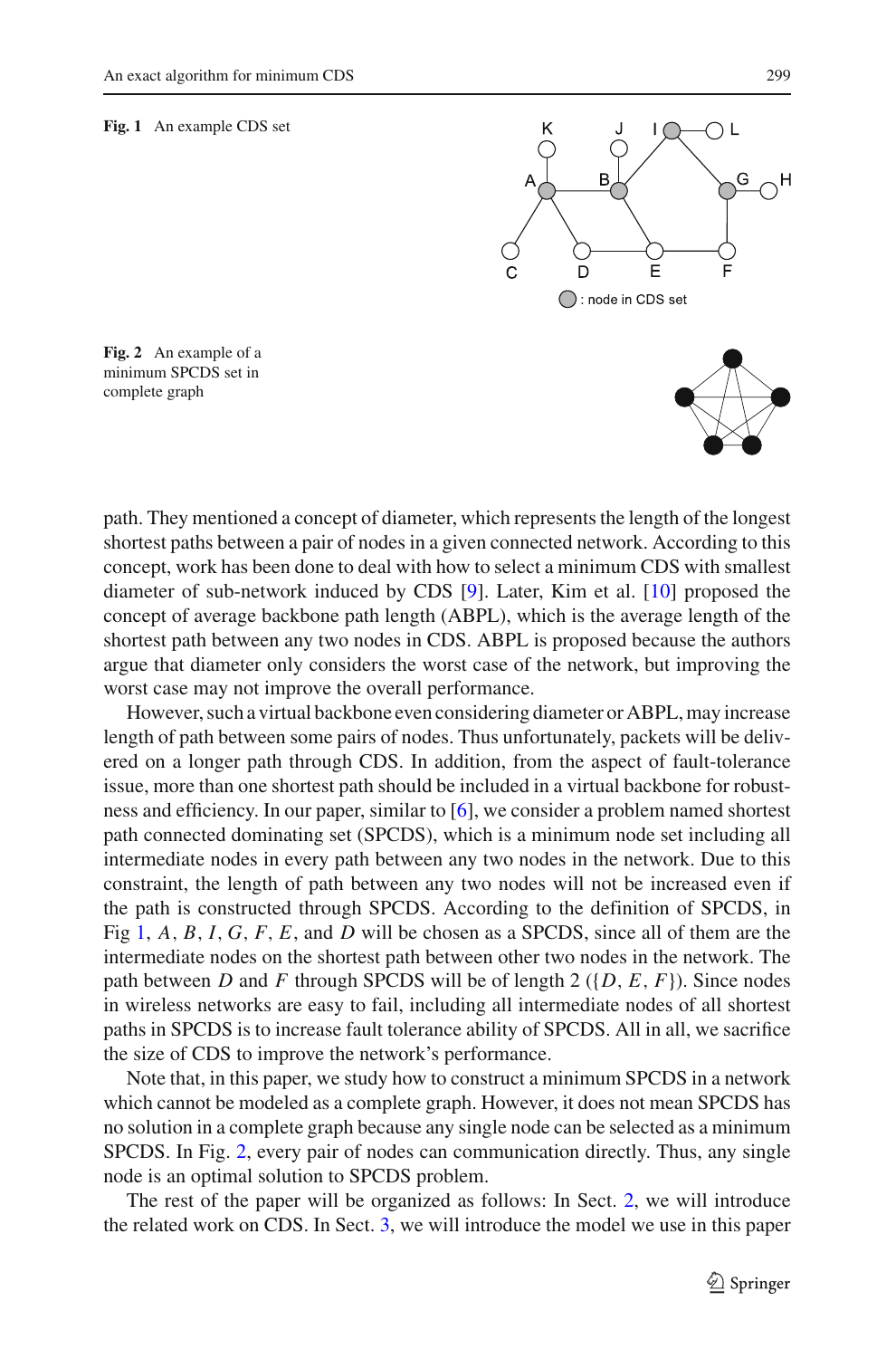and define the problem of SPCDS in details. In Sect. [4,](#page-5-0) we will prove that a minimum SPCDS can be constructed in polynomial time and present our 2-hop neighborhood information based algorithm. Finally, the paper is concluded in Sect. [5.](#page-8-8)

### <span id="page-3-0"></span>**2 Related work**

The research work on selecting a minimum CDS has never been interrupted because of its dramatic contributions to wireless networks. It has been proved that selection of a minimum CDS in a general graph is an NP-hard problem [\[11\]](#page-9-2) and it is even an NP-hard problem in unit disk graph (UDG) [\[12\]](#page-9-3). Thus, many approximation algorithms have been proposed to construct a CDS with a better approximation ratio.

We will introduce constructions of CDS from two aspects—centralized constructions and distributed constructions.

We first introduce some centralized algorithms for selecting minimum CDS. We can category centralized CDS algorithms into two types—one is 1-stage and the other is 2-stage. In 2-stage algorithms, the first step is to select a minimum dominating set (DS) and the second step is to construct a minimum CDS using the technique of Steiner Tree [\[13\]](#page-9-4). DS is a subset of nodes in original network, where nodes outside DS have at least one adjacent node inside DS. Different from CDS, subnetwork induced by DS may be disconnected. In contrast, 1-stage algorithms aim to select a CDS directly, skipping the step of finding a DS. In [\[14](#page-9-5)], two centralized greedy algorithms were proposed. The first algorithm is 1-stage strategy with approximation ratio of  $2H(\delta) + 2$ where  $\delta$  is the maximum node degree in the network and *H* is harmonic function. The second strategy proposed in [\[14\]](#page-9-5) is a 2-stage strategy and yields a approximation ratio of  $H(\delta) + 2$ . Later, based on the main idea of [\[14](#page-9-5)], Ruan et al. [\[15\]](#page-9-6) made a modification of the selection standard of DS. Therefore, 2-stage is reduced to 1-stage, with approximation ratio of  $3 + ln(\delta)$ . Recently, Min et al. [\[16](#page-9-7)] applied maximum independent set (MIS) to the selection of minimum DS because MIS is also a minimum DS in undirectional graph. Min et al. [\[16](#page-9-7)] used an approximation algorithm proposed by [\[5\]](#page-8-4) for selecting MIS to obtain a minimum DS with size of  $3.8|OPT| + 1.2$  and Steiner Tree with minimum number of Steiner nodes (ST-MSN) [\[17\]](#page-9-8), was used in the second stage. In [\[16](#page-9-7)], Min et al. extended the 3-approximation algorithm in Euclidean plane [\[17](#page-9-8)] to a unit-disk graph while keeping the approximation ratio the same. This extended algorithm was applied to construct a Steiner Tree in which terminal points are nodes selected from the first stage. As a result, Min achieved an algorithm for selecting a minimum CDS with size of 6.8|*OPT* | at most.

Due to the inefficiency of centralized algorithms in computation, distributed algorithms are much more attractive than centralized ones. Motivated by [\[18\]](#page-9-9), we can divide unweighted CDS into three categories. The first one is greedy CDS construction. Das et al. [\[19\]](#page-9-10) implemented the two centralized algorithms in [\[14](#page-9-5)] in a distributed way. They approximated a minimal CDS  $C^*$  with a performance ratio of  $2H(\delta) + 1$  in  $O((n + |C^*|)\delta)$  time, using  $O(n|C^*| + m + n \log n)$  messages, where *m* is the cardinality of the edge set. The second one is DS based CDS construction. Most algorithms in this type are divided into two phases. The first phase is to construct a DS using the technique of MIS. And add more nodes to make DS be a CDS in the second phase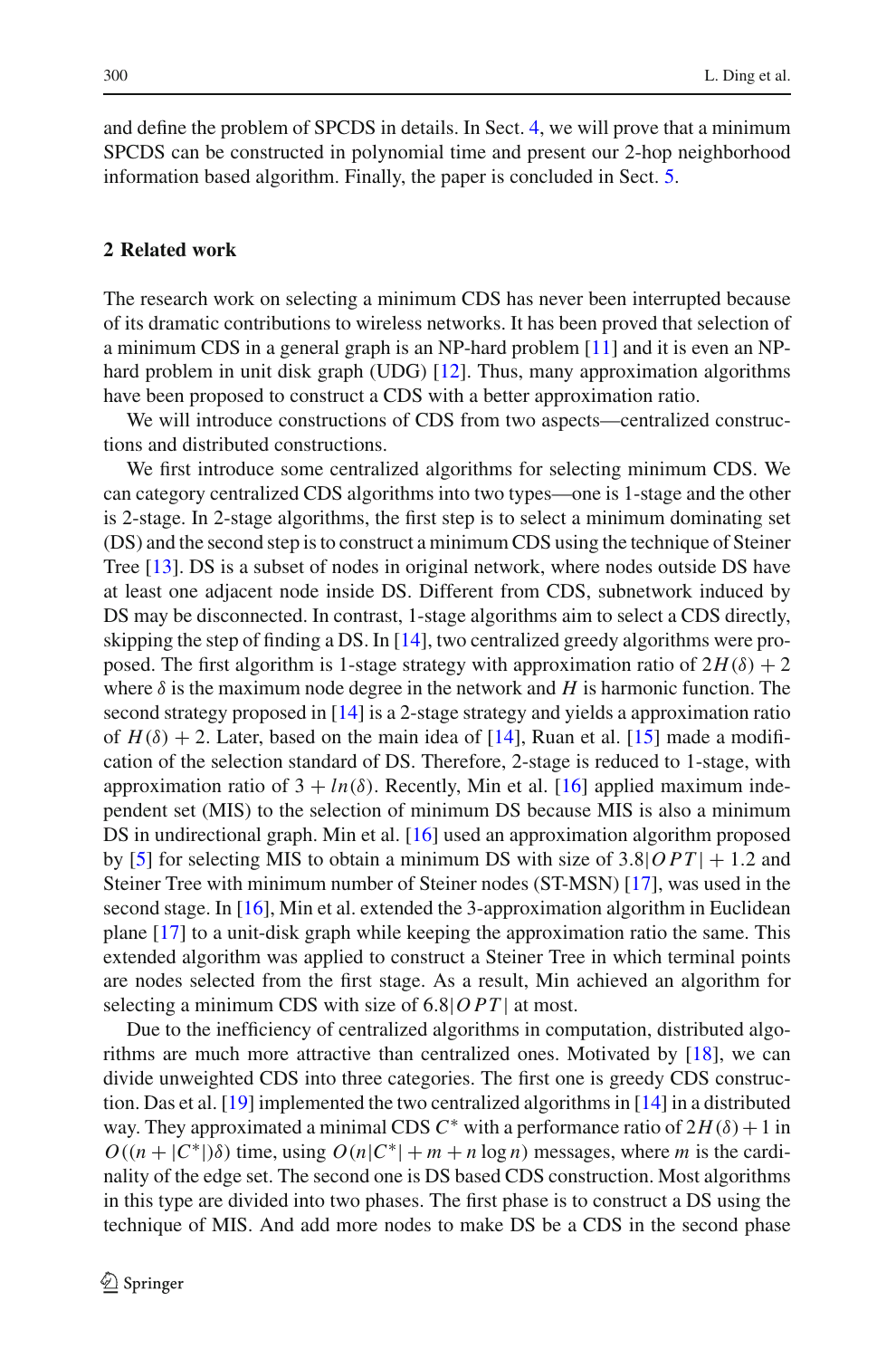using the technique of Steiner Tree. Butenko et al. [\[20](#page-9-11)] proposed a Leader algorithm to achieve an approximation ratio of  $8|OPT|+1$  same as that in [\[21](#page-9-12)] with time complexity of  $O(n)$  and message complexity of  $O(n \log n)$ . The last type should be pruning based CDS construction. The main idea of this type is that a CDS is constructed firstly with many more redundant nodes. Then prune the redundant nodes from selected CDS to construct a minimum CDS. A typical algorithm of this type is that proposed in [\[6](#page-8-6)]. They achieved an approximation of  $O(n)$  with time complexity of  $O(\delta^3)$ .

In addition, CDS has many applications in wireless networks. It can be used in routing [\[22](#page-9-13)], broadcasting [\[4](#page-8-3)], and topology control [\[23](#page-9-14)].

#### <span id="page-4-0"></span>**3 Problem statement**

In this section, we first introduce the mathematical model used in this paper. Based on the model, we will show what our special SPCDS is.

#### 3.1 System model

We model a wireless network as a connected unit disk graph (UDG)  $G = (V, E)$  in which *V* represents the node set and *E* represents the edge set. There exists an edge between two nodes if and only if both of them are in the transmission range of each other. In an UDG, every node has the same communication range. We use the concept of hop distance (not Euclidean distance) to evaluate the length of each path in this paper. Given a node subset  $D \subseteq V$ , *D* is said to be connected if it induces a connected subgraph *G*[*D*] from *G*.

In  $G$ , distance between  $u$  and  $v$  is the number of hops on the shortest path between them, denoted as  $H(u, v)$ .

# 3.2 Problem definition

Let  $p(u, v) = \{u, w_1, w_2, \ldots, w_k, v\}$  be one shortest path between *u* and *v* in *V*, and all nodes on  $p(u, v)$  except  $u, v$  are called intermediate nodes. Every node pair may have more than one shortest paths and these shortest paths compose of a shortest path set  $P(u, v)$ . For instance, in Fig. [1,](#page-2-0) the shortest path between *B* and *D* can be  $p_1(B, D) = {B, E, D}$  or  $p_2(B, D) = {B, A, D}$ . Therefore, the shortest path set between node *B* and *C* should be  $P_{B,D} = \{p_1(B,D), p_2(B,D)\}.$ 

The SPCDS problem can be formally defined as follows:

<span id="page-4-1"></span>**Definition 1** (*SPCDS*) The shortest path connected dominating set problem (SPCDS) is to find a minimum size node set  $S \subseteq V$  such that

1. ∀ *u*, *w* ∈ *V* having  $H(u, w) \geq 2, \forall p_i(u, w) = \{u, v_1, \ldots, v_k, w\} \in P(u, v),$ all intermediate nodes  $v_1, v_2, \ldots, v_k$  should belong to *S*.

**Lemma 1** *If G is not a complete graph and S is a subset of nodes satisfying Definition [1,](#page-4-1) then S is a CDS. If G is a complete graph, then every single nodes is a minimum SPCDS.*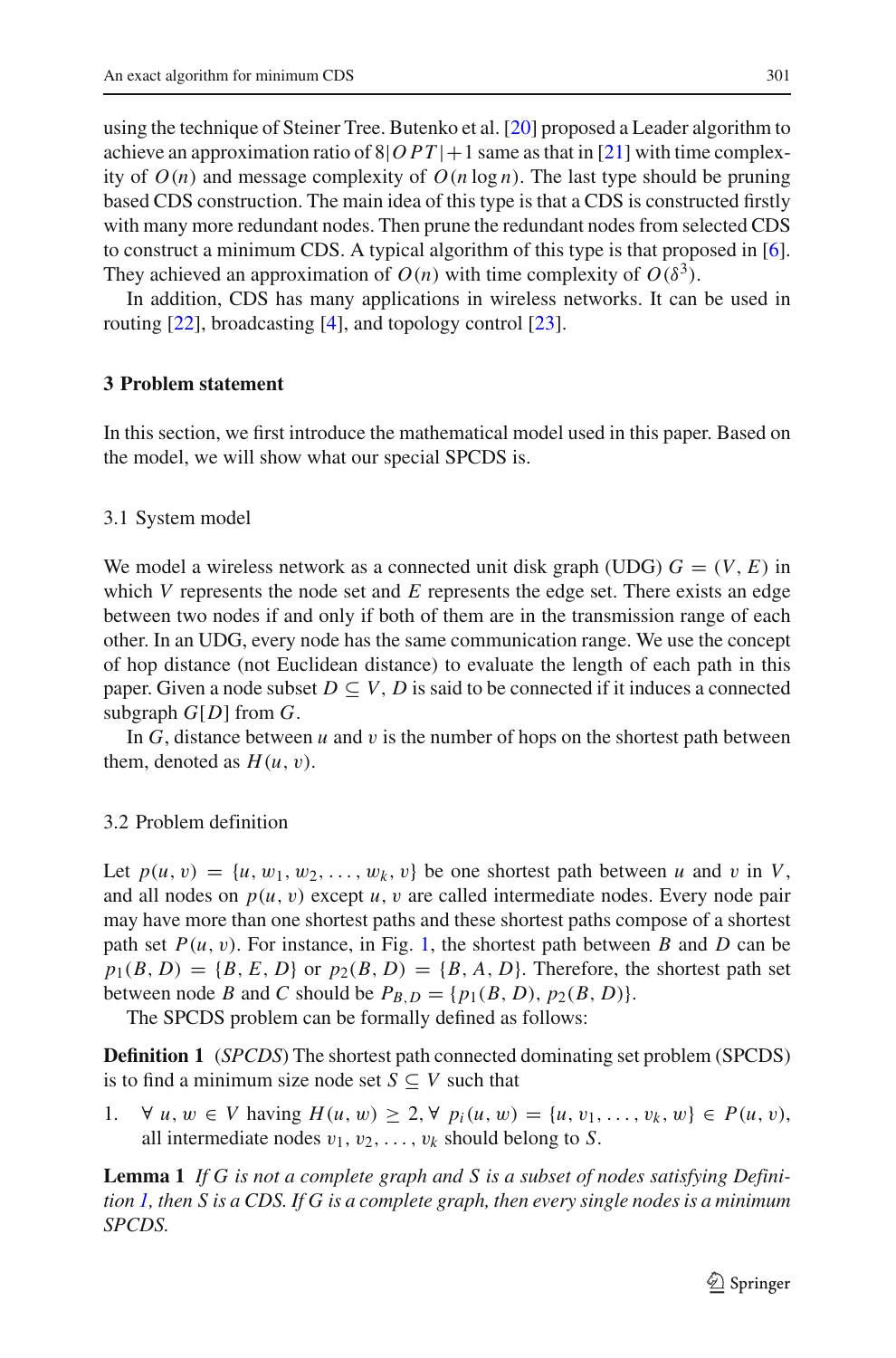*Proof* If *G* is a complete graph, *S* will be empty according to Definition [1.](#page-4-1) Then choose any single node in *V* and the chosen single node is a minimum SPCDS because, all other node in *V* are dominated by the chosen one, the single node is connected and the chosen node will not violate the definition of SPCDS since there does not exist any pair of nodes  $u, v \in V$  having  $H(u, v) \geq 2$ . Therefore, any chosen node should be a minimum SPCDS.

If *G* is not a complete graph, *S* will not be empty.

First, we show that *S* is a dominating set. For contradiction, suppose *S* is not a dominating set. Then there exists a node *x* not dominated by *S*. Thus, the shortest path from *x* to *S*,  $\{x, v_1, \ldots, v_k, y\}$  $\{x, v_1, \ldots, v_k, y\}$  $\{x, v_1, \ldots, v_k, y\}$ , for some  $y \in C$ , has  $H(x, y) \ge 2$ . By Definition 1, all intermediate nodes  $v_1, \ldots, v_k$  should belong to *S* and hence *x* is dominated by  $v_1$ . Contradiction happens, thus *S* is a dominating set.

Next, we show that *S* induces a connected subgraph. For contradiction, suppose the subgraph *G*[*S*] induced by *S* is not connected. Then *S* can be partitioned into two parts  $S'$  and  $S''$  such that the shortest path from  $S'$  to  $S''$ ,  $\{x, v_1, \ldots, v_k, y\}$  where  $x \in S'$ and  $y \in S''$  has  $H(x, y) \ge 2$ . However, by Definition [1,](#page-4-1)  $v_1, \ldots, v_k$  must belong to *S*, i.e., they either in  $S'$  or in  $S''$ , which implies that  $S'$  and  $S''$  have distance one. Contradiction happens. Thus, *S* induces a connected subgraph. 

### <span id="page-5-0"></span>**4 Theoretical analysis and algorithm**

In this section, to solve SPCDS, we define a similar problem named 2-hop shortest path connected dominating set (2PCDS). Next, we will prove the two problems are equivalent to each other. Inspired by 2PCDS, we then propose an optimal solution to SPCDS based on 2-hop neighborhood information.

4.1 Problem reduction

<span id="page-5-1"></span>To prove the selection of *S* is solvable in polynomial time, we first introduce another problem with definition as follows:

**Definition 2** (*2PCDS*) The 2-hop shortest path connected dominating set problem (2PCDS) is to find a minimum size node set  $S \subseteq V$  such that

 $∀ u, w ∈ V$  having  $H(u, w) = 2, ∀ p_i(u, w) = {u, v_1, ..., v_k, w} ∈ P(u, v),$ all intermediate nodes  $v_1, v_2, \ldots, v_k$  should belong to *S*.

Now, we prove that SPCDS and 2PCDS are equivalent.

<span id="page-5-2"></span>**Lemma 2** *A dominating set S satisfies Definition [1](#page-4-1) if and only if it satisfies Definition [2.](#page-5-1)*

*Proof* "⇒": If *S* meets Definition [1,](#page-4-1) then intermediate node of any shortest path of length 2 should be included in *S*. It is trivial that *S* satisfies Definition [2.](#page-5-1)

"⇐": Conversely, assume *S* satisfies Definition [2,](#page-5-1) we show that *S* also meets Definition [1.](#page-4-1) Consider a shortest path  $p(u, v) = \{u, w_1, w_2, \dots, w_k, v\}$ , every subpath of length 2 (such as  $\{u, w_1, w_2\}$ ,  $\{w_1, w_2, w_3\}$ , and  $\{w_{i-1}, w_i, w_{i+1}\}$ ) among any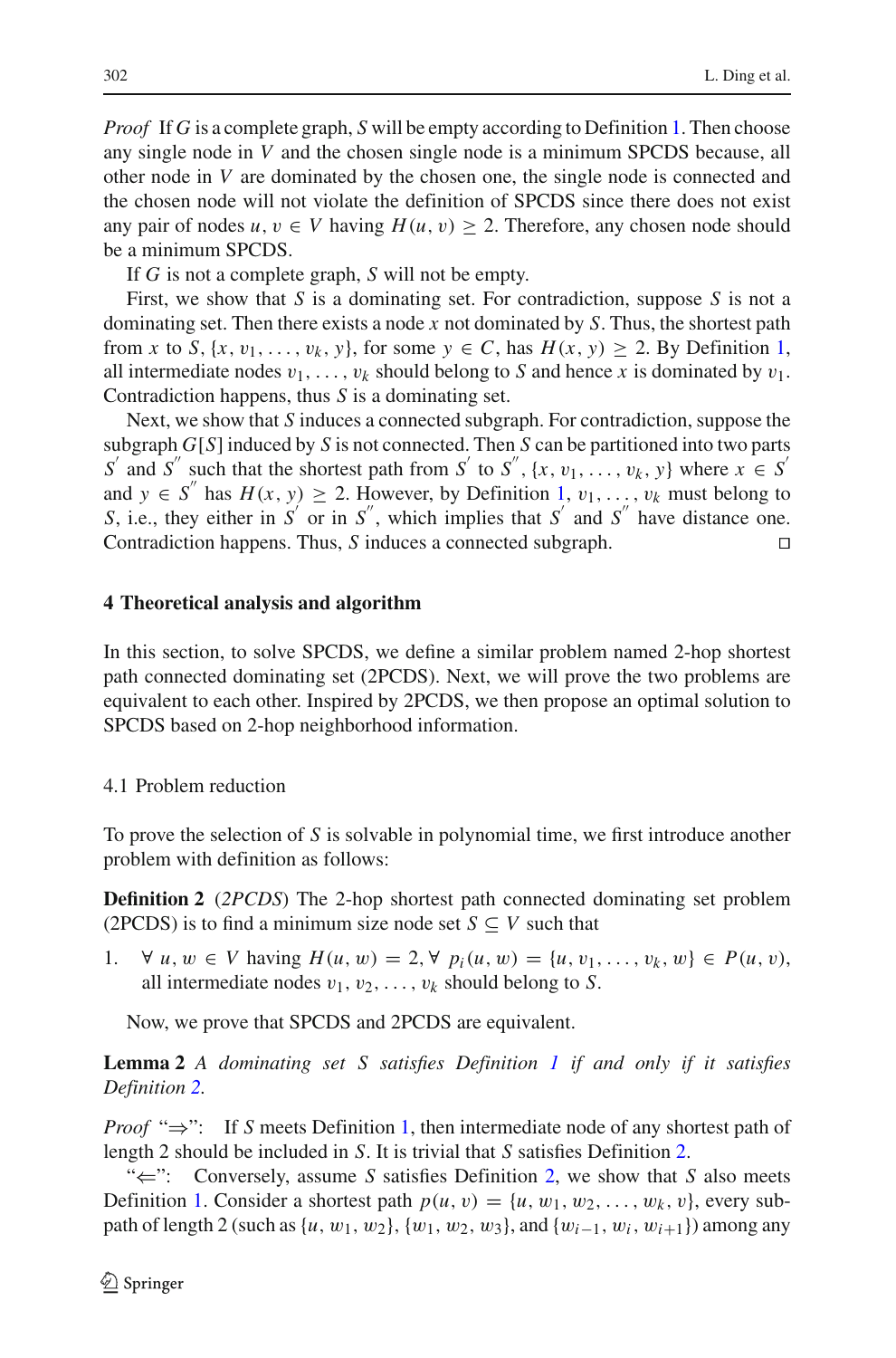three consecutive nodes on  $p(u, v)$  should be a shortest path between the begin node and the end one. This can be proved by contradiction. Assume there is one subpath  $\{w_{i-1}, w_i, w_{i+1}\}$  on  $p(u, v)$  which is not the shortest path between  $w_{i-1}$  and  $w_{i+1}$ , then the shortest path between them must be  $\{w_{i-1}, w_{i+1}\}$ . Then we can get that  $p(u, v)$  is not a shortest path between *u*, *v* since we can replace the path  $\{w_{i-1}, w_{i+1}\}$ of {w*i*−1, w*i*, w*i*+1} on *p*(*u*, v) (contradiction happens). Therefore according to Def-inition [2,](#page-5-1) every intermediate node  $w_i$  for path  $\{w_{i-1}, w_i, w_{i+1}\}$  should be included in *S*. Then every intermediate node in *p*(*u*, v) is included in *S*, resulting Definition [1.](#page-4-1)

<span id="page-6-0"></span>Next, we show how we can get an optimal solution to SPCDS and 2PCDS.

**Lemma 3** *Let S*<sup>∗</sup> *be an optimal solution holds Definition [1.](#page-4-1) Then a node* w *belongs to S*<sup>∗</sup> *if and only if* w *has two neighbors u and* v*; and they are not adjacent.*

*Proof* " $\Leftarrow$ ": If such two neighbors *u* and *v* exist, then *w* is on the shortest path between *u* and *v*. Hence,  $w \in S^*$ . Such node set  $S^*$  meets Definition [2](#page-5-1) so that it also meets Definition [1.](#page-4-1)

" $\Rightarrow$ ": Conversely, we need to prove if  $w \in S^*$ , then w must be an intermediate node on a shortest path  $p(u, v) = \{u, w, v\}$ . This means that w must have two dis-adjacent neighbors *u*, v. By contradiction, all neighbors for w are adjacent to each other. Then w can be removed from *S*<sup>∗</sup> without changing its property, which contradicts to the hypothesis that *S*<sup>∗</sup> is optimal.

# 4.2 Algorithm design

According to Lemma [2,](#page-5-2) a solution to 2PCDS is also a solution to SPCDS. According to Lemma [3,](#page-6-0) if we want to decide whether a node  $v$  belongs to the solution to SPCDS, we only need to check whether it has two dis-adjacent neighbors. Moreover, to determine this requirement, we only need to check the local neighborhood information for v. Therefore, we design an algorithm using this idea. Firstly, we represent what 2-hop information means and how to maintain it. And then we will introduce a solution to SPCDS, inspired by 2PCDS.

# *4.2.1 2-Hop neighborhood information maintenance*

Each node v sends "Hello" messages to its neighbors. Each "Hello" message is piggybacked with the sender v's information. By collecting "Hello" messages from its neighbors for the first time, v obtains information about its 1-hop neighbors set  $N(v)$ (exclude itself). However  $v$  has no idea about the relationship among its neighbors. In the following interval, by exchanging 1-hop neighbor information  $N(v)$ , 2-hop neighbor information  $N^2(v)$  is constructed. Specially,  $N^2(v) = N(v) \cup \bigcup_{u \in N(v)} N(u)$ . According to  $N^2(v)$ , v can decide whether two nodes *u* and *w* in  $N(v)$  have a link  $(u, w)$ . We use Fig. [3](#page-7-0) to illustrate our process. In Fig. [3\(](#page-7-0)e), based on 2-hop neighborhood information  $N^2(E)$ , a subgraph is obtained.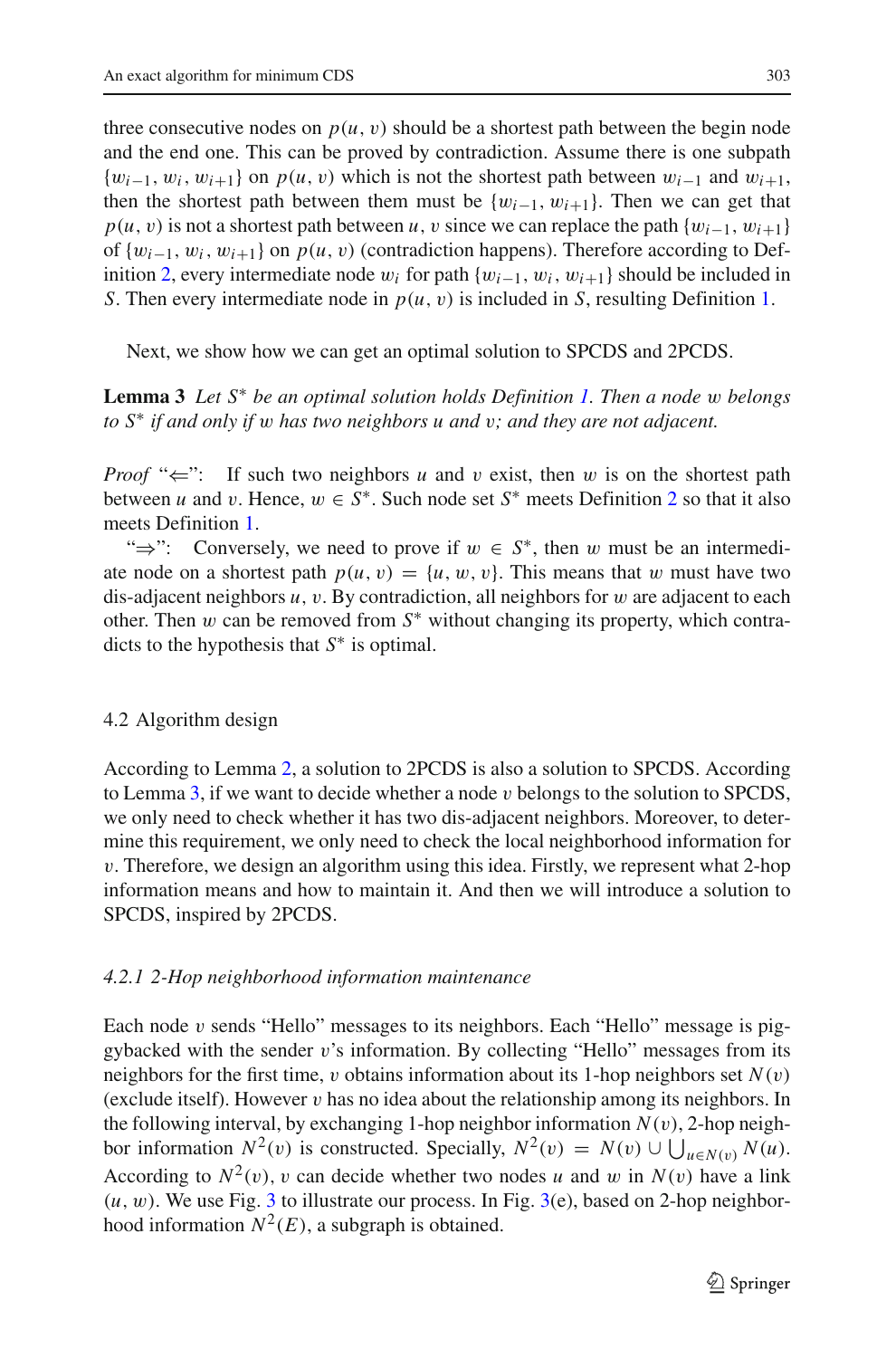<span id="page-7-0"></span>

# *4.2.2 Algorithm*

We propose Algorithm [1](#page-7-1) based on 2-hop neighborhood information. After collecting information, nodes will be checked one by one to see whether it has a pair of disadjacent neighbors. If a node has only one 1-hop neighbor, then the node will not be selected as one member in  $S^*$ . In Fig. [3\(](#page-7-0)b), *I* has only one neighbor *H*, so it will not be chosen as a node in *S*∗. In Fig. [3\(](#page-7-0)c), *C* has two dis-adjacent neighbors *A* and *B*, so *C* should be selected into *S*∗. In Fig. [3\(](#page-7-0)d), *E* has two neighbor nodes *D* and *F* and, *D* and *F* are within each other's transmission range, so *E* will not be chosen. The detailed algorithm can be shown in Algorithm [1.](#page-7-1)

# <span id="page-7-1"></span>**Algorithm 1 Selection of** *S*<sup>∗</sup>

Input : a graph  $G = (V, E)$ Output: a subset of *V* denoted as *S*<sup>∗</sup> 1: Each  $v \in V$  sends "Hello" twice to collect  $N^2(v)$ . 2: **for** each  $v \in V$  **do** 3: **if**  $N(v) \neq \emptyset$  then 4: **for** each  $u, w \in N(w)$  **do** 5: **if**  $w \notin N(u)$  **then**  $S^* \leftarrow S^* \bigcup \{v\}$ ; break; 6: **end for** 7: **end if** 8: **end for**

**Theorem 1** *The solution of Algorithm* [1](#page-7-1) *is optimal for SPCDS.*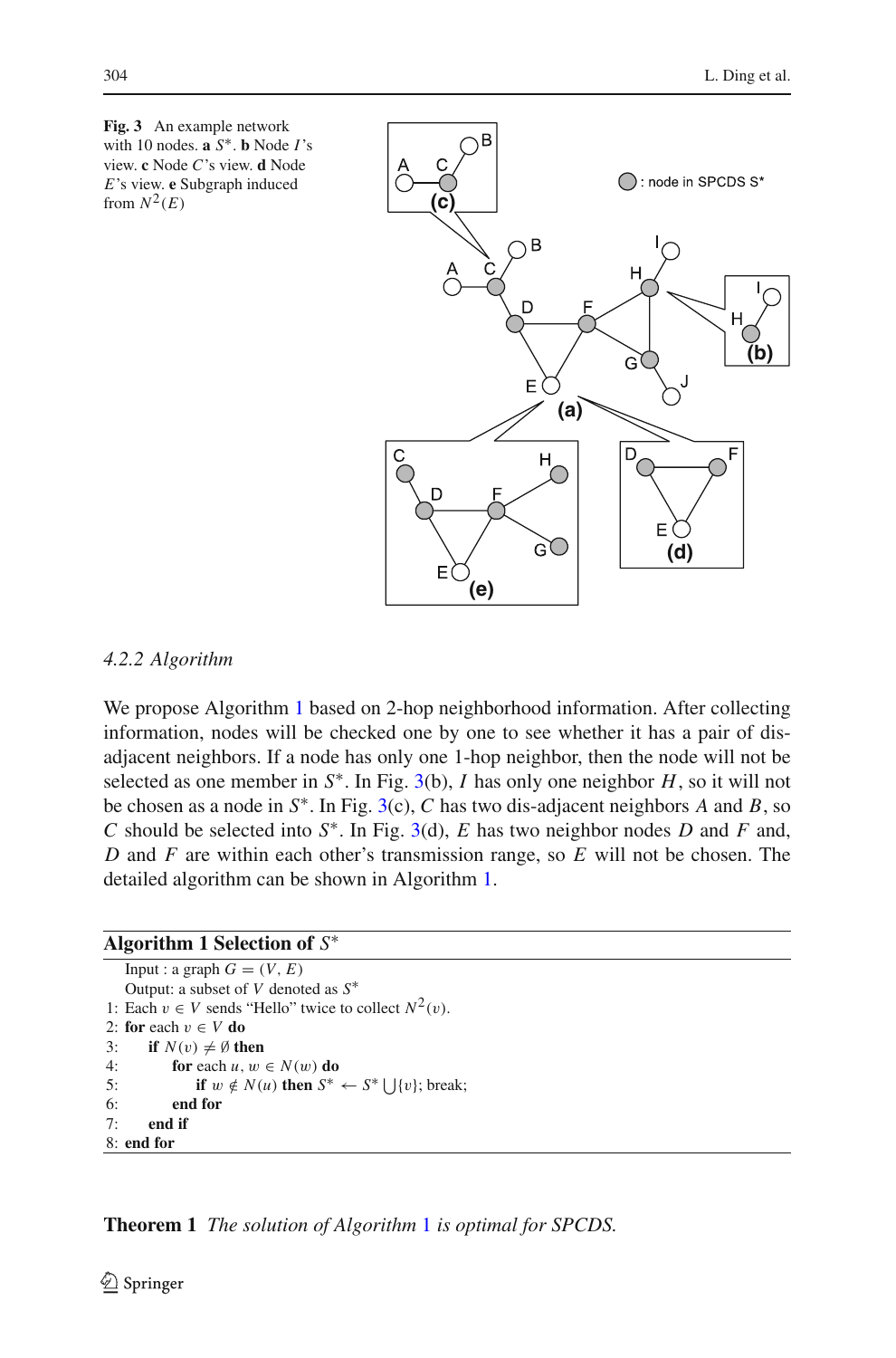*Proof* According Lemma [3,](#page-6-0) by Algorithm [1](#page-7-1) Line [4](#page-7-1) to Line [6,](#page-7-1) S<sup>∗</sup> satisfies Definition [1.](#page-4-1) In addition, no node in *S*<sup>∗</sup> can be deleted. Every node in *S*<sup>∗</sup> is selected because it is an intermediate node in one shortest path, so if one node is deleted from *S*∗, then there exist one shortest path not all intermediate nodes on the shortest path will belong to *S*<sup>∗</sup>. As a result, no node can be added or deleted from *S*<sup>∗</sup> which means it is optimal.

**Theorem 2** *S*<sup>\*</sup> *can be constructed in time*  $O(\delta^2 n)$ *, where n is the number of nodes and* δ *is the maximum node degree of input graph.*

*Proof* In Algorithm [1,](#page-7-1) there are two "for" loop. The running time of first "for" (Line [2](#page-7-1)) to [8\)](#page-7-1) is  $O(n)$ . And the second running time (Line [4](#page-7-1) to [6\)](#page-7-1) is  $O(\delta^2)$ . In sum, the total running time of the two "for" is  $O(\delta^2) \times O(n) = O(\delta^2 n)$ .

# <span id="page-8-8"></span>**5 Conclusion**

In this paper, we study SPCDS which is a special case of CDS with shortest path constraint. Due to such constraint, transmission failure, routing delay, and energy cost, etc. will be decreased dramatically because every pairwise path is shortest. Such a CDS is also robust for fault-tolerance. It is well known that finding a minimum CDS is NP-hard, however, we prove that finding a minimum SPCDS is solvable in polynomial time. We also provide an exact algorithm with time complexity  $O(\delta^2 n)$ , where  $\delta$  is the maximum node degree of *G*. In the future work, we may consider reducing the size of SPCDS to make our virtual backbone more efficient.

**Acknowledgments** This research was supported by National Science Foundation of USA under Grant CNS0831579 and CCF0728851. This research was also jointly supported by MEST, Korea under WCU (R33-2008-000-10044-0), by KRF Grant funded by (KRF-2008- 314-D00354), and by MKE, Korea under ITRC IITA-2009-(C1090-0902-0046) and IITA-2009-(C1090-0902-0007).

# <span id="page-8-0"></span>**References**

- 1. Tsai, Y.-P., Hsu, T.-L., Liu, R.-S., Ho, Y.-K.: A backbone routing protocol based on the connected dominating set in ad hoc networks. World Cong. Comput. Sci. Inf. Eng. **1**, 14–18 (2009)
- <span id="page-8-1"></span>2. Cheng, X., Ding, M., Du, D.H., Jia, X.: Virtual backbone construction in multihop ad hoc wireless networks: Research articles. Wireless Commun. Mobile Comput. **6**(2), 183–190 (2006)
- <span id="page-8-2"></span>3. Yiwei, W., Chunyu, A., Shan, G., Yingshu, L.: p-Percent coverage in wireless sensor networks. In: WASA '08: Proceedings of the third international conference on wireless algorithms, systems, and applications, pp. 200–211. Springer, Berlin (2008)
- <span id="page-8-3"></span>4. Iqbal, A., Ahmed, N., Mostofa Akbar, M.: Directional antenna based connected dominating set construction for energy efficient broadcasting in wireless ad hoc network. Int. Conf. Comput. Electr. Eng. **0**, 839–843 (2008)
- <span id="page-8-4"></span>5. Wu, W., Du, H., Jia, X., Li, Y., Huang, S.C.-H.: Minimum connected dominating sets and maximal independent sets in unit disk graphs. Theor. Comput. Sci. **352**(1), 1–7 (2006)
- <span id="page-8-6"></span>6. Wu, J., Dai, F., Gao, M., Stojmenovic, I.: On calculating power-aware connected dominating sets for efficient routing in ad hoc wireless networks. IEEE/KICS J. Commun. Netw. **4**, 59–70 (2002)
- <span id="page-8-5"></span>7. Cheng, X., Huang, X., Li, D., Wu, W., Du, D.-Z.: A polynomial-time approximation scheme for minimum connected dominating set in ad hoc wireless networks. Networks **42**, 202–208 (2003)
- <span id="page-8-7"></span>8. Mohammed, K., Gewali, L., Muthukumar, V.: Generating quality dominating sets for sensor network. In: ICCIMA '05: Proceedings of the sixth international conference on computational intelligence and multimedia applications, pp. 204–211. IEEE Computer Society, Washington, DC (2005)

 $\Box$